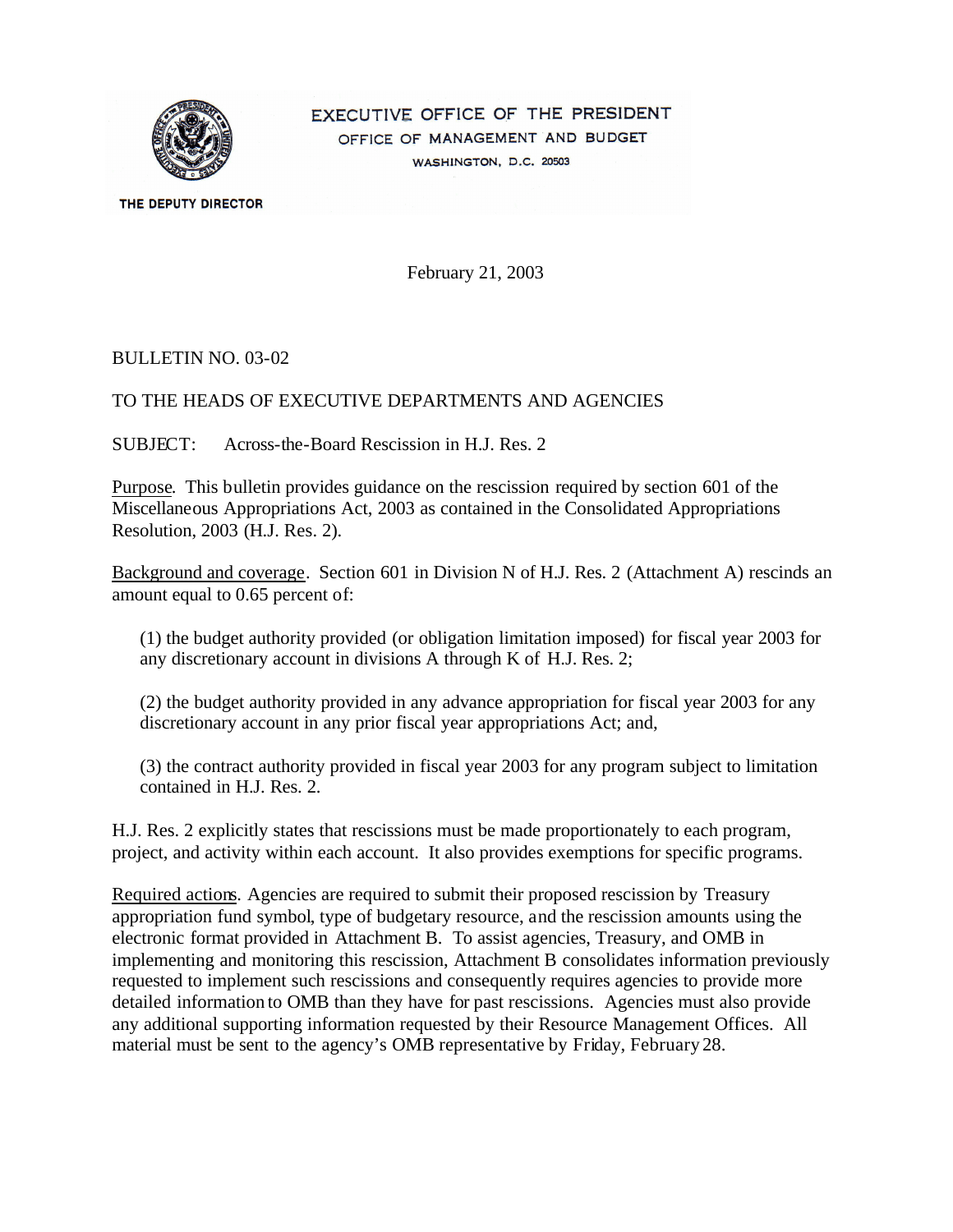Once OMB notifies agencies that it concurs with the proposed rescissions, then agencies should reflect the rescissions in their FY 2003 reapportionments, which are due to OMB by Friday, March 7. While OMB Circular A-11 requires agencies to submit re-apportionments within 10 days of enactment, we have pushed out the due date an additional five days, which is the latest due date allowable by law.

Attachments C and D provide detailed guidance for budget and accounting offices to execute and report this rescission.

Contact. Questions regarding this bulletin should be directed to the agency's OMB representatives.

 $N_{avg}PD$ 

Nancy Dorn Deputy Director

**Attachments**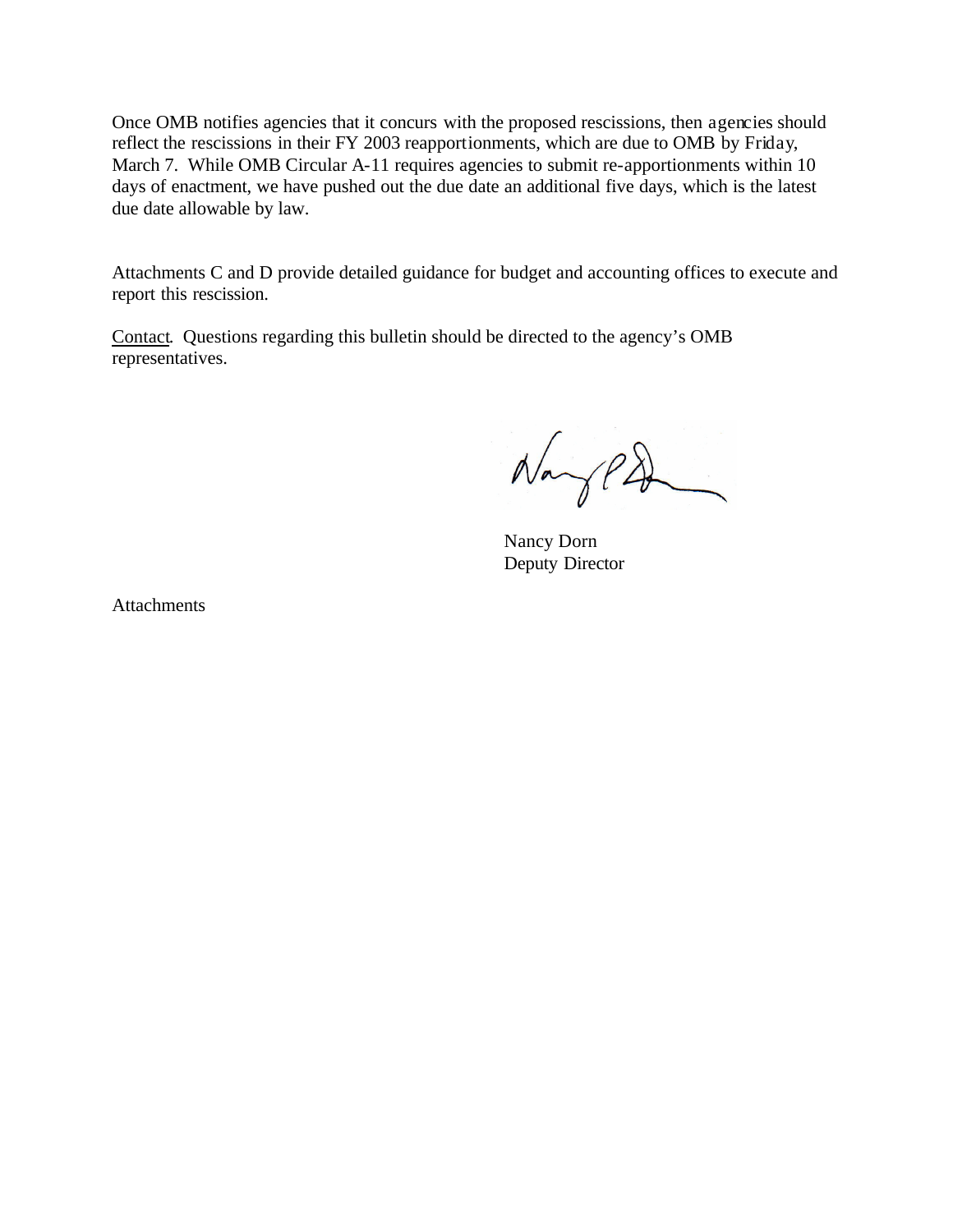# ACROSS-THE-BOARD RESCISSIONS

-- percent of Sec. 601(a) Across-the-Board Rescission. -- There is hereby rescinded an amount equal to 0.65

(1) the budget authority provided (or obligation limitation imposed) for fiscal year 2003 for any discretionary account in divisions A through K of this joint resolution;

(2) the budget authority provided in any advance appropriation for fiscal year 2003 for any discretionary account in any prior fiscal year appropriations Act; and,

(3) the contract authority provided in fiscal year 2003 for any program subject to limitation contained in this joint resolution.

(b) Proportionate Application. -- Any rescission made by subsection (a) shall be applied proportionately-

(1) to each discretionary account and each item of budget authority described in subsection  $(a)$ ; and

(2) within each such account and item, to each program, project, and activity (with programs, projects and activities as delineated in the appropriation Act or accompanying reports for the relevant fiscal year covering such account or item, or for accounts and items not included in appropriation Acts, as delineated in the most recently submitted President's budget).

(c) The rescission in subsection (a) shall not apply to budget authority appropriated or otherwise made available by this joint resolution in the following amounts in the following activities or accounts:

\$4,696,000,000 provided for the Special Supplemental Nutrition Program for Women, Infants, and Children (WIC) in the Department of Agriculture in division A;

\$6,667,533,000 provided for the Head Start Act in the Department of Education in division G; [While this is how it appears in the actual appropriations language, Head Start is still part of HHS, not Education.]

\$23,889,304,000 provided for medical care in the Department of Veterans Affairs in division K; and

\$3,836,000,000 provided for the Shuttle program in the National Aeronautics and Space Administration in division K.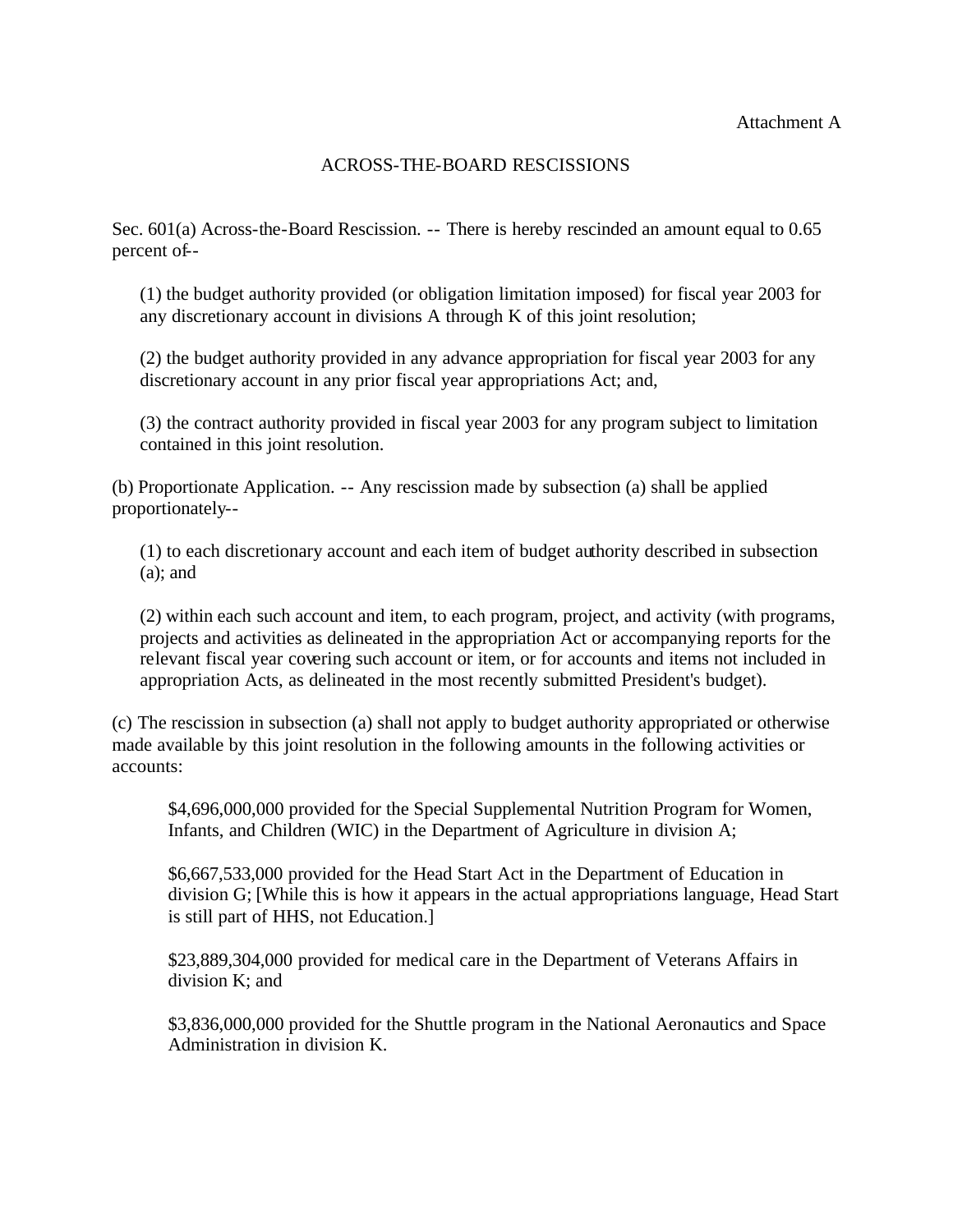# **[H.J. Res. 2 Across-the-Board Rescission \(CLICK HERE TO GET EXCEL SPREADSHEET\)](http://www.whitehouse.gov/omb/bulletins/03-02b.xls)**

[Agency Name]

| Treasury         |            |                 | Treasury  |                                                         | Type of                                                                      | Amount of     |
|------------------|------------|-----------------|-----------|---------------------------------------------------------|------------------------------------------------------------------------------|---------------|
| Agency           | FY1        | FY <sub>2</sub> | Account   | <b>Treasury Account Title</b>                           | <b>Budgetary Resource</b>                                                    | Rescission    |
|                  |            |                 |           |                                                         |                                                                              |               |
| <b>EXAMPLES:</b> |            |                 |           |                                                         |                                                                              |               |
|                  |            |                 |           |                                                         |                                                                              |               |
|                  | 80         | 2003            | ####      | Governmental Operations - annual                        | Appropriation                                                                | $(\$400,000)$ |
|                  | 80         |                 | 2003 #### | Governmental Maintenance - annual Advance appropriation |                                                                              | $(\$30,000)$  |
|                  | 2003<br>80 |                 | 2004 #### |                                                         | Governmental Operations - multiyear Obligation limitation (on appropriation) | $(\$50,000)$  |
|                  | 80         |                 | ####      | Governental Operations - noyear                         | Contract authority                                                           | (\$10,000)    |
|                  |            |                 |           |                                                         |                                                                              |               |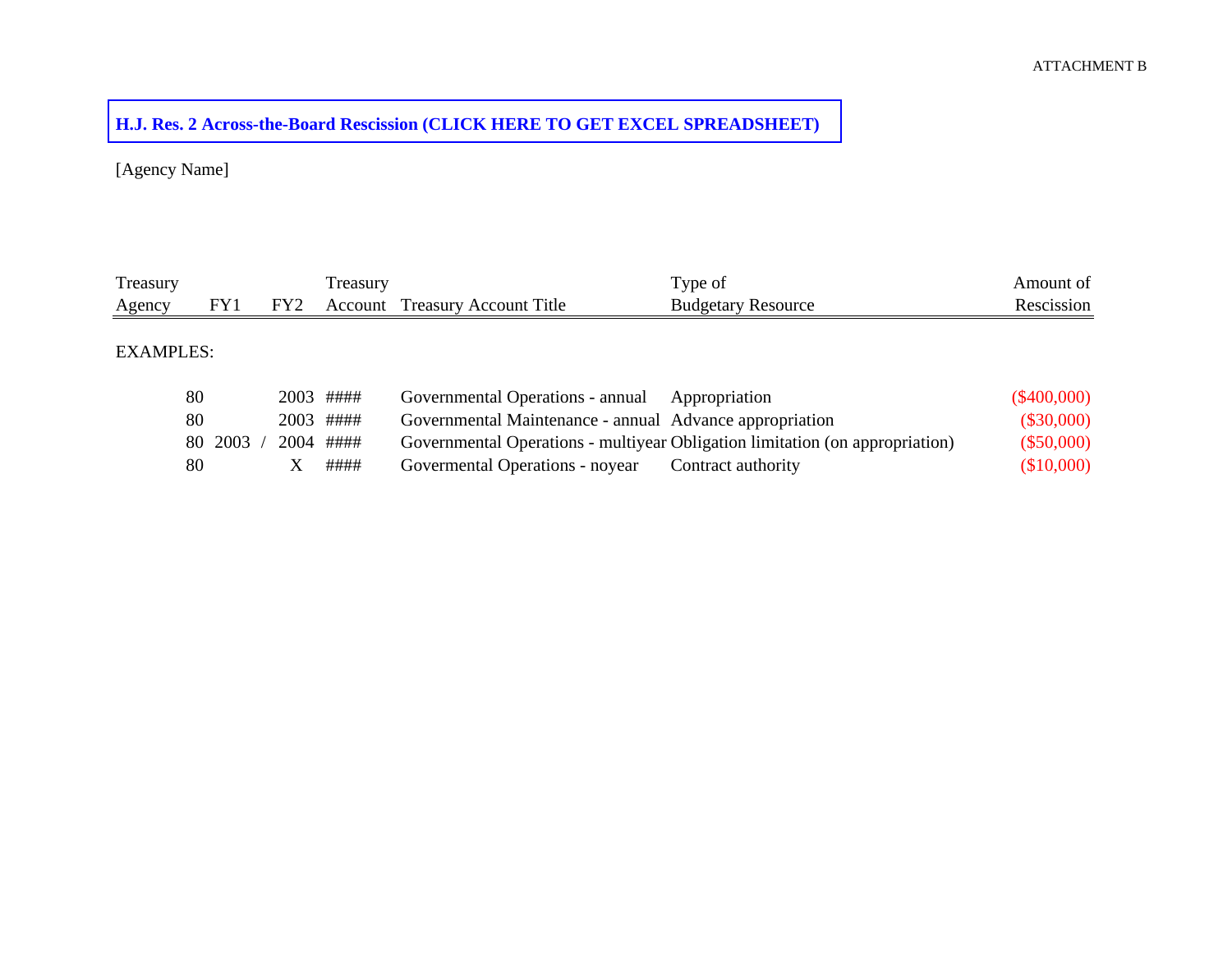## **Instructions for accounting and budget offices related to executing and reporting rescissions**

## **What accounting event happened that must be acted on?**

Section 601 of the Miscellaneous Appropriations Act, 2003 (H.J. Res. 2), which was enacted on February 20, 2003, contains an across-the-board rescission. The Public Law number has not yet been assigned by the National Archives and Records Administration. See www.archives.gov/federal\_register/public\_laws/public\_laws.html.

## **How much flexibility do I have in allocating the rescission?**

The language says: "Any rescission made by subsection (a) shall be applied proportionately-

(1) to each discretionary account and each item of budget authority described in subsection (a); and

(2) within each such account and item, to each program, project, and activity (with programs, projects and activities as delineated in the appropriation Act or accompanying reports for the relevant fiscal year covering such account or item, or for accounts and items not included in appropriation Acts, as delineated in the most recently submitted President's budget)."

## **In general, what must I do?**

Execute the rescission, and then ensure that it is consistently reported on the SF 132, SF 133, and the actual column of the FY 2005 Budget Program and Financing (P&F) schedule.

## **Specifically, what must I do?**

1. OMB Bulletin. Respond to the OMB Bulletin. A copy of the enacted appropriations language and instructions for responding are contained in an attachment to the Bulletin.

2. FMS 6200 Warrant . Contact the Department of the Treasury's Financial Management Service (FMS) Budget Reports Division to request a negative FMS 6200 Warrant for affected accounts appropriated from the General Fund of the Treasury or associated with unavailable receipt accounts. You will need to know the amount and the Treasury appropriation fund symbol (which includes the period of availability) to request a warrant.

3. SF 132 Apportionment. Prepare an SF 132 Apportionment with the rescission amount on the appropriate line number. For general, special, trust, and revolving funds use line 6E "Permanently not available pursuant to Public Law 108-[xxx]". Because both temporary and permanent reductions are included in line 6E, see Treasury Financial Manual, USSGL Supplement or consult your agency's USSGL representative to identify the specific U.S. Government Standard General Ledgers that provide the mechanism to either make the funds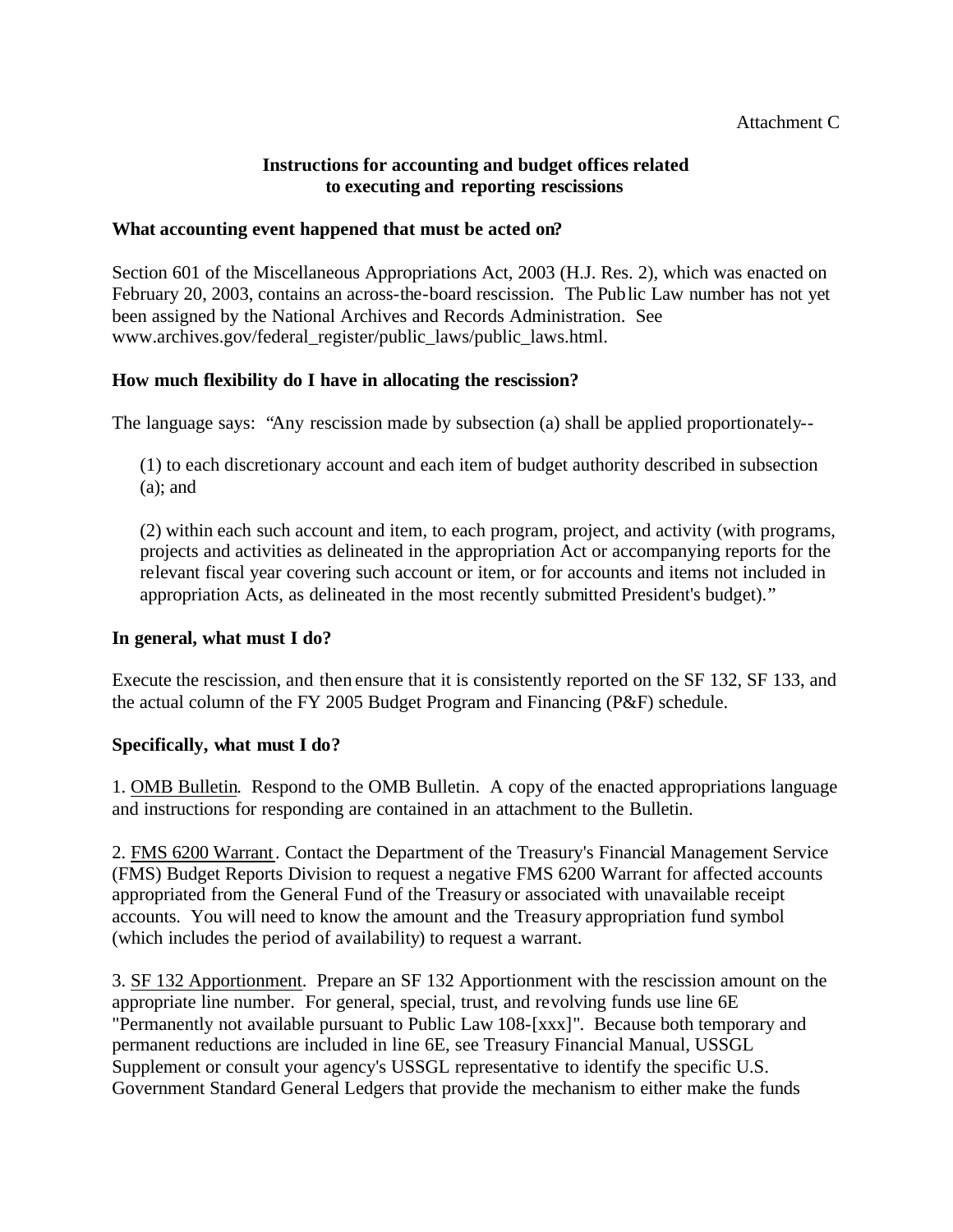temporarily or permanently not available. See OMB Circular No. A-11, Appendix F for further guidance.

4. U.S. Government Standard General Ledger (USSGL)/FACTS II. Record the rescission using the appropriate USSGL codes in your accounting system so that the proper amounts will be reported via FACTS II. FACTS II will then create the SF 133 and initial set of data for the P&F schedule. When reporting the rescission via FACTS II, use 108-[xxx] for Public\_Law\_Number. For general funds appropriated from the General Fund of the Treasury and special and trust funds associated with unavailable receipt accounts, use USSGL account 4396. For revolving, special, and trust funds associated with available receipt accounts, use USSGL account 4386. For funds with contract authority, consult the Department of the Treasury, FMS, USSGL Division. See Treasury Financial Manual, USSGL Supplement or consult your agency's USSGL representative for further guidance.

5. SF 133 Report on Budget Execution and Budgetary Resources. By using FACTS II appropriately, the amounts will crosswalk to SF 133 line 6E "Permanently not available pursuant to Public Law 108-[xxx]." See OMB Circular No. A-11, Appendix F for further guidance.

6. Budget Program and Financing (P&F) schedule. As a result of correctly reporting the amounts via FACTS II for the fourth quarter of FY 2003, they will be automatically crosswalked to the appropriate P&F line number. The accounting and the budget offices must work together to ensure that the actual column of the FY 2005 Budget P&F schedule accurately reflects this rescission. See OMB Circular No. A-11, section 82 for further guidance. The specific reduction line will be identified in the updated OMB Circular No. A-11 in the upcoming months.